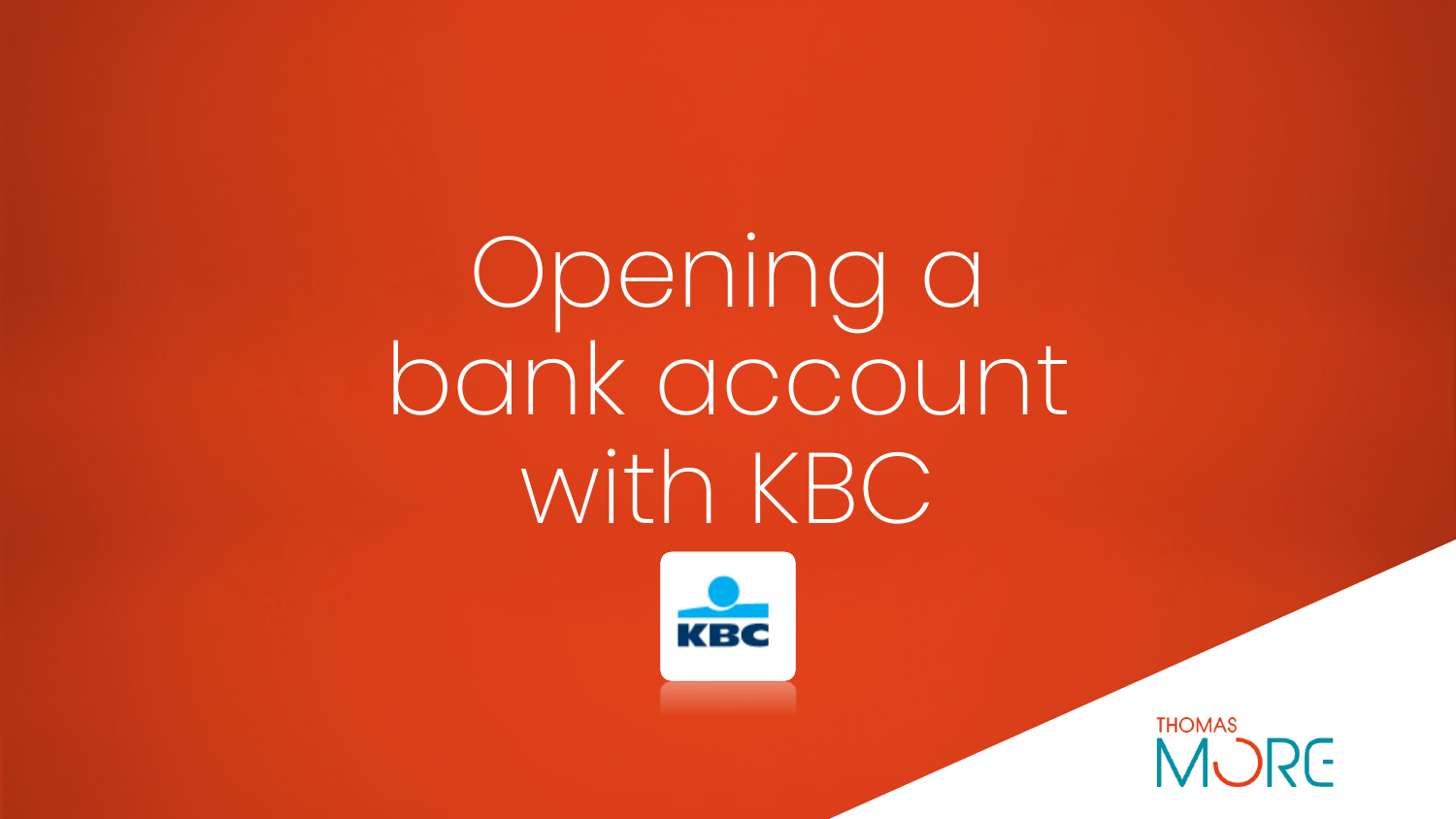

## KBC bank - Belgium

- 1. Start the process online before arrival
- 2. Opening your bank account in Belgium
- 3. Contact information
- 4. Stop your account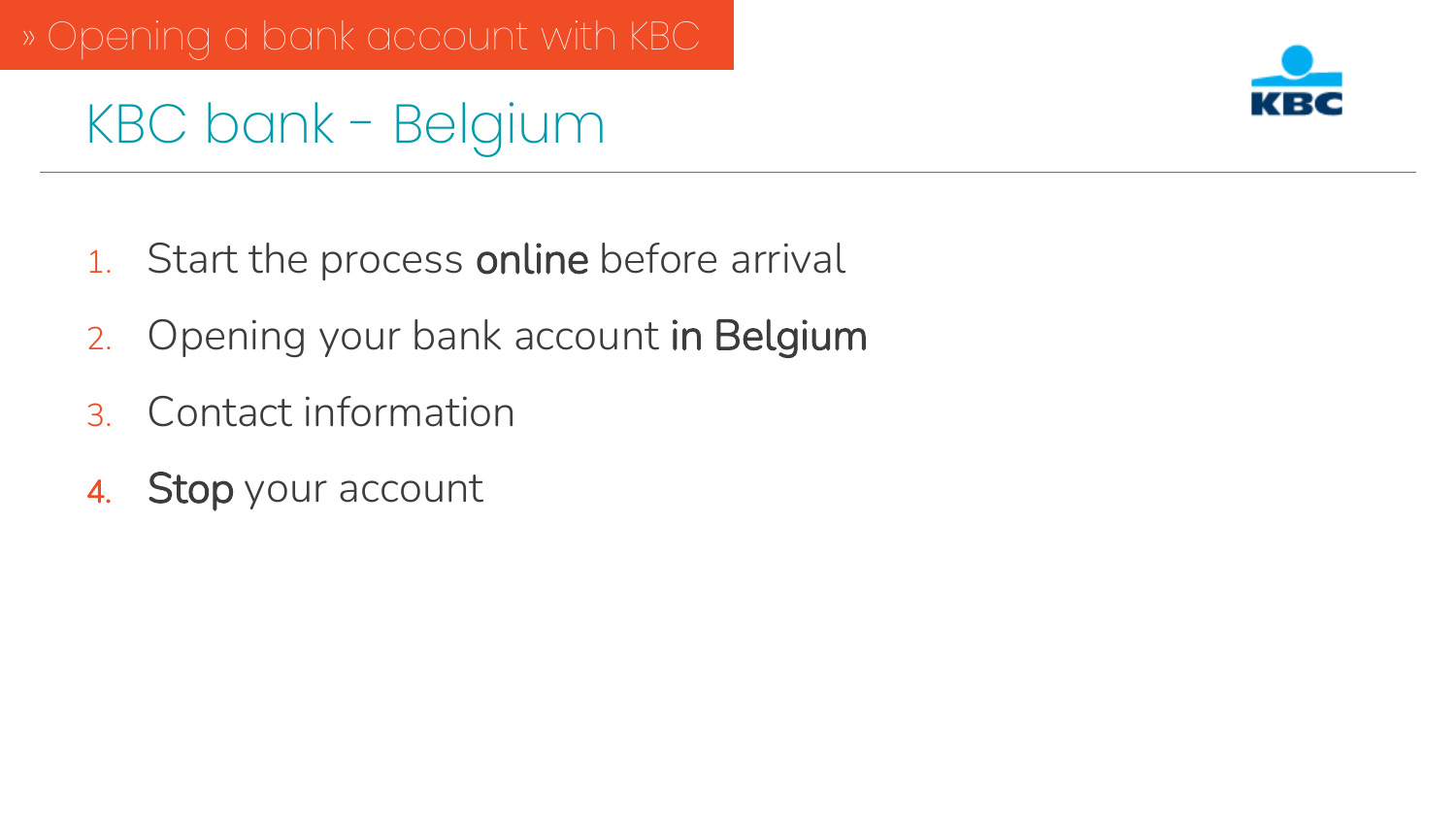## 1. Start the process online before arrival

• Star only earliest 1 month before arrival!



- Link to [open a current account \(kbc.be\)](https://www.kbc.be/retail/en/processes/payments/current-accounts/open-current-account.html?producttype=3845&synonym=#/account/request/holder-selection)
- Follow [these instructions](https://www.thomasmore.be/sites/default/files/inline-files/Opening%20a%20bank%20account%20at%20KBC%20-%20instructions.pdf)
	- I Choose the country of your passport/ current address. You can add a Belgium address later.
	- You will need to upload:
		- ID card or passport
		- Proof of the domicile address
		- Proof of registration at Thomas More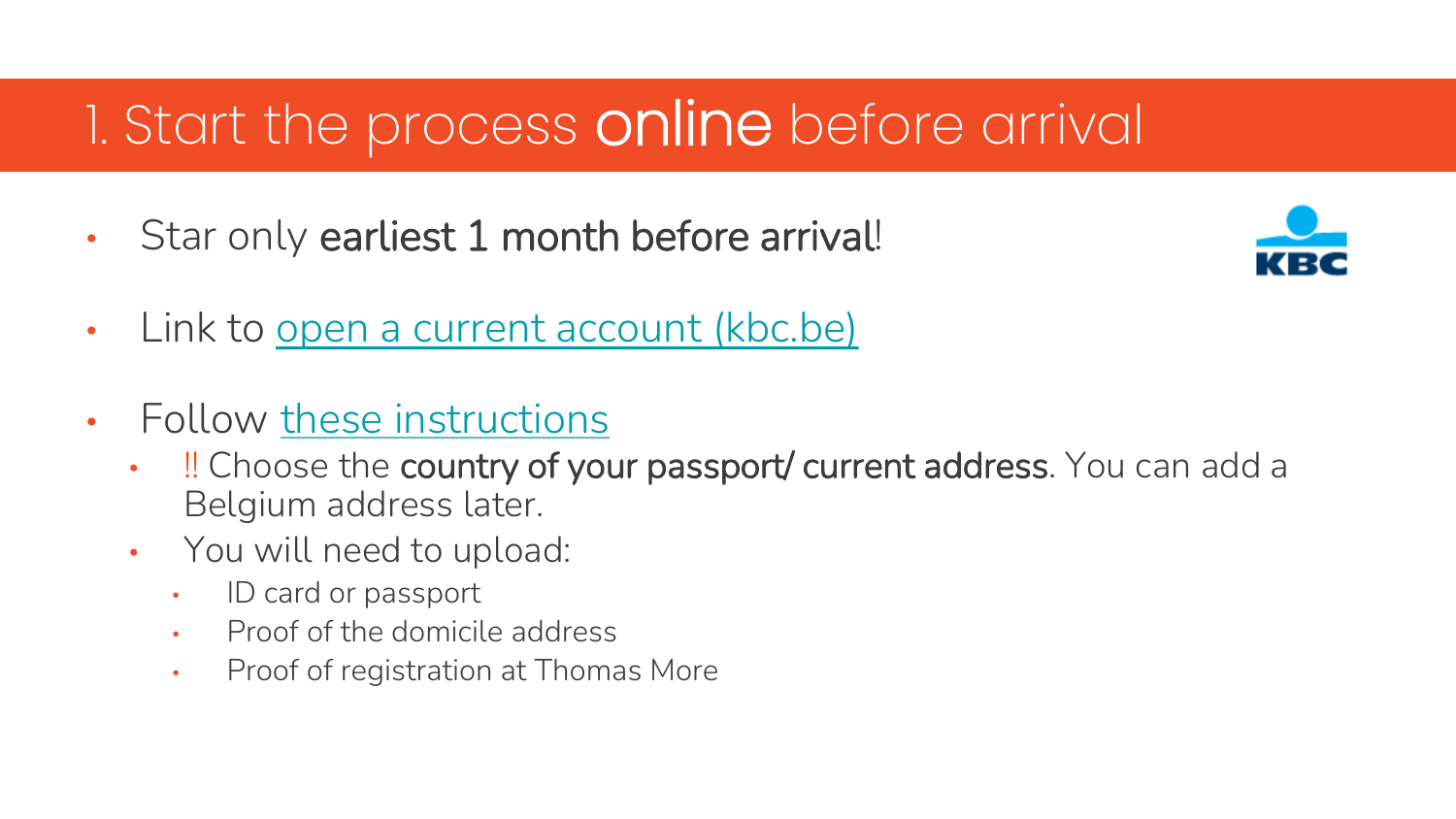# 2. Opening your bank account in Belgium

- The bank will inform you if you need to submit extra docs.
- Once your application is approved, you will get an e-mail informing you that your documents are ready.



- You can then make an appointment and go to your KBC branch to:
	- Sign your documents
	- Activate your account
	- Instal KBC Mobile
	- Pick up your card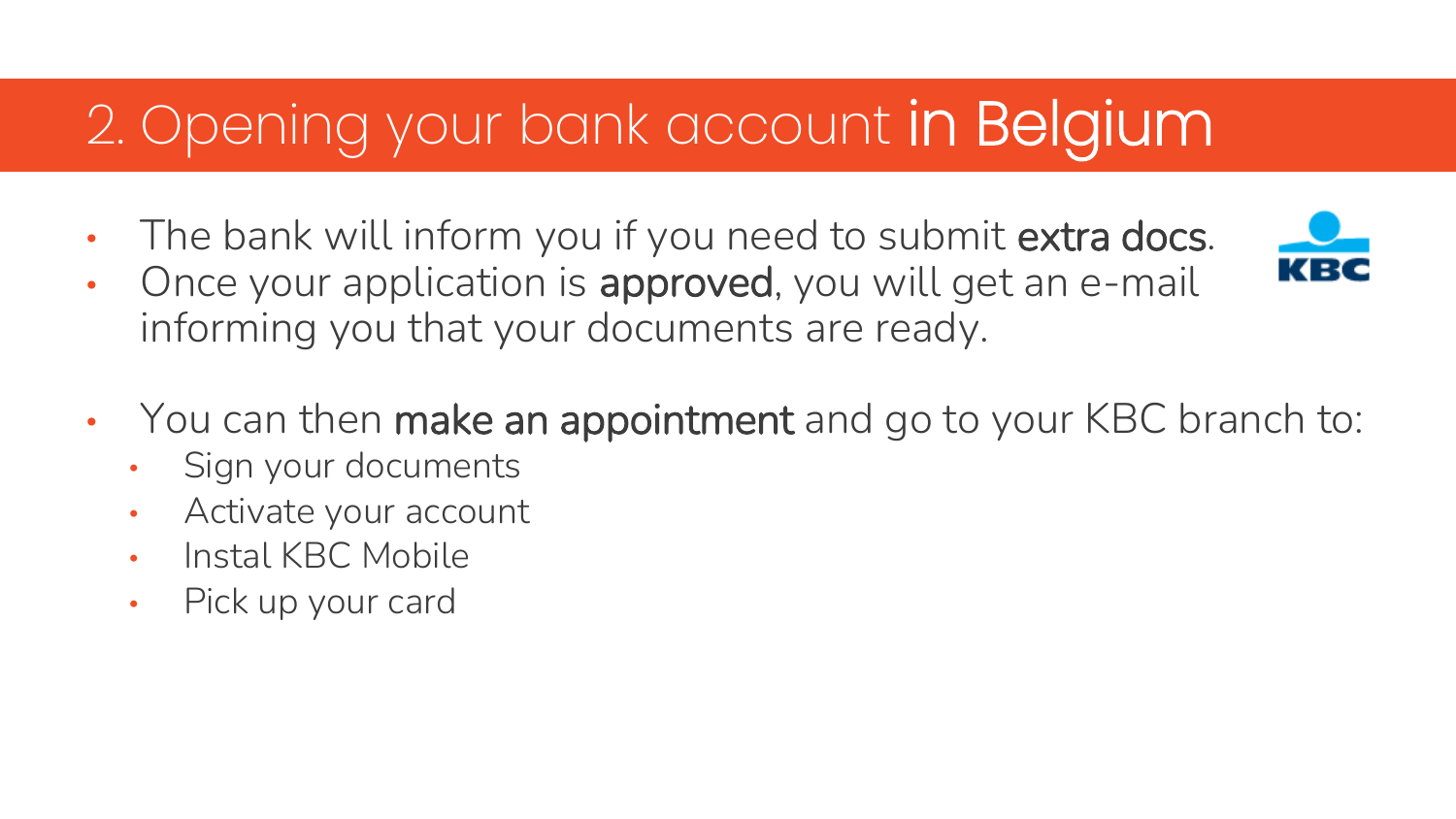### 3. Contact information

KBC Bank NV - [website](https://www.kbc.be/retail/en.html?zone=topnav)

Technical issues? Helpdesk: 016 43 25 19



#### KBC branches

- Antwerp [antwerpen.centraal.station@kbc.be](mailto:antwerpen.centraal.station@kbc.be)
- Geel [geel@kbc.be](mailto:geel@kbc.be)
- Lier [lier.centrum@kbc.be](mailto:lier.centrum@kbc.be)
- Mechelen [mechelen.centrum@kbc.be](mailto:mechelen.centrum@kbc.be)
- Sint-Katelijne Waver [st.katelijne.waver@kbc.be](mailto:st.katelijne.waver@kbc.be)
- Turnhout [turnhout.stadspark@kbc.be](mailto:turnhout.stadspark@kbc.be)
- Vorselaar [geel@kbc.be](mailto:geel@kbc.be)